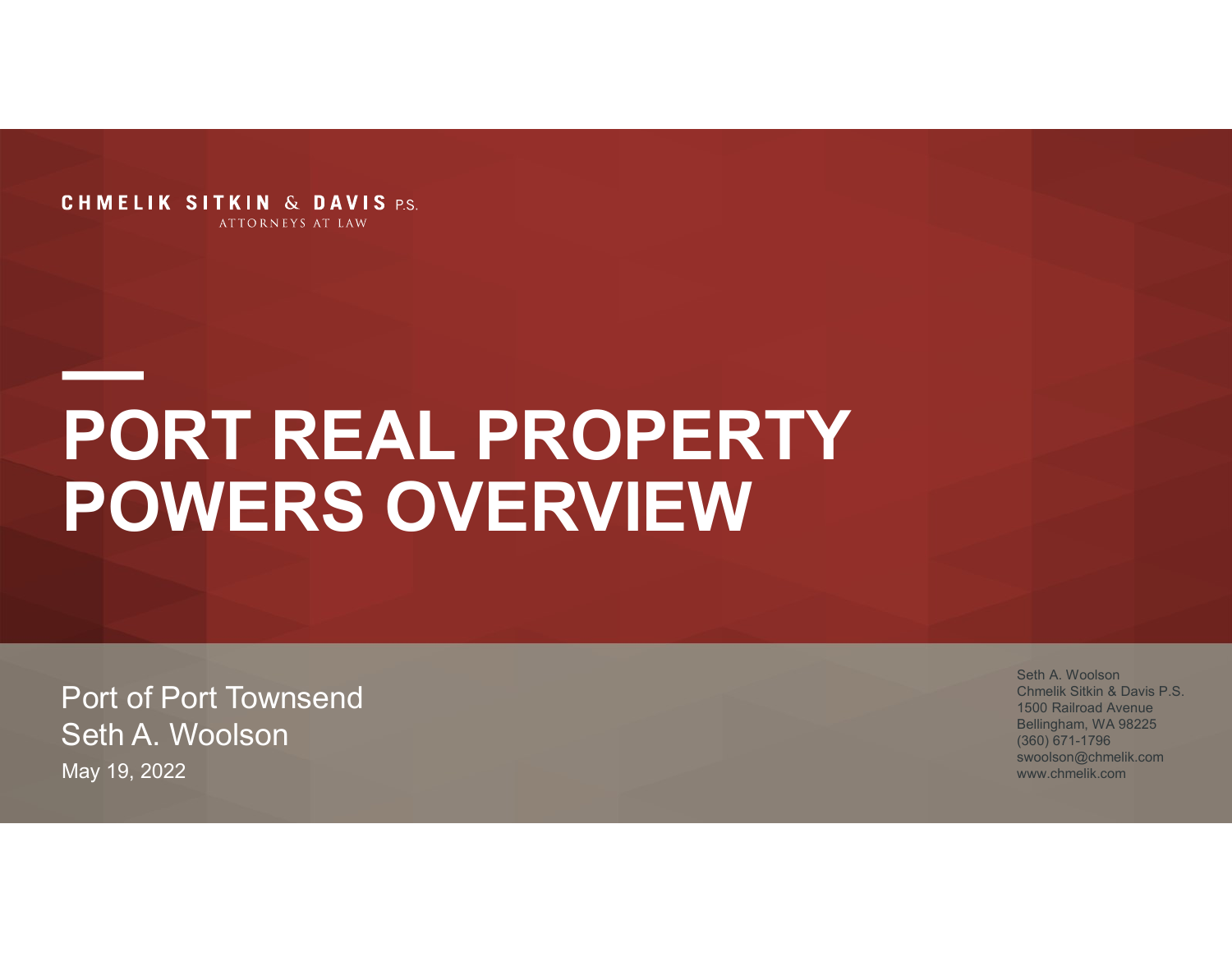

# Port Real Property Powers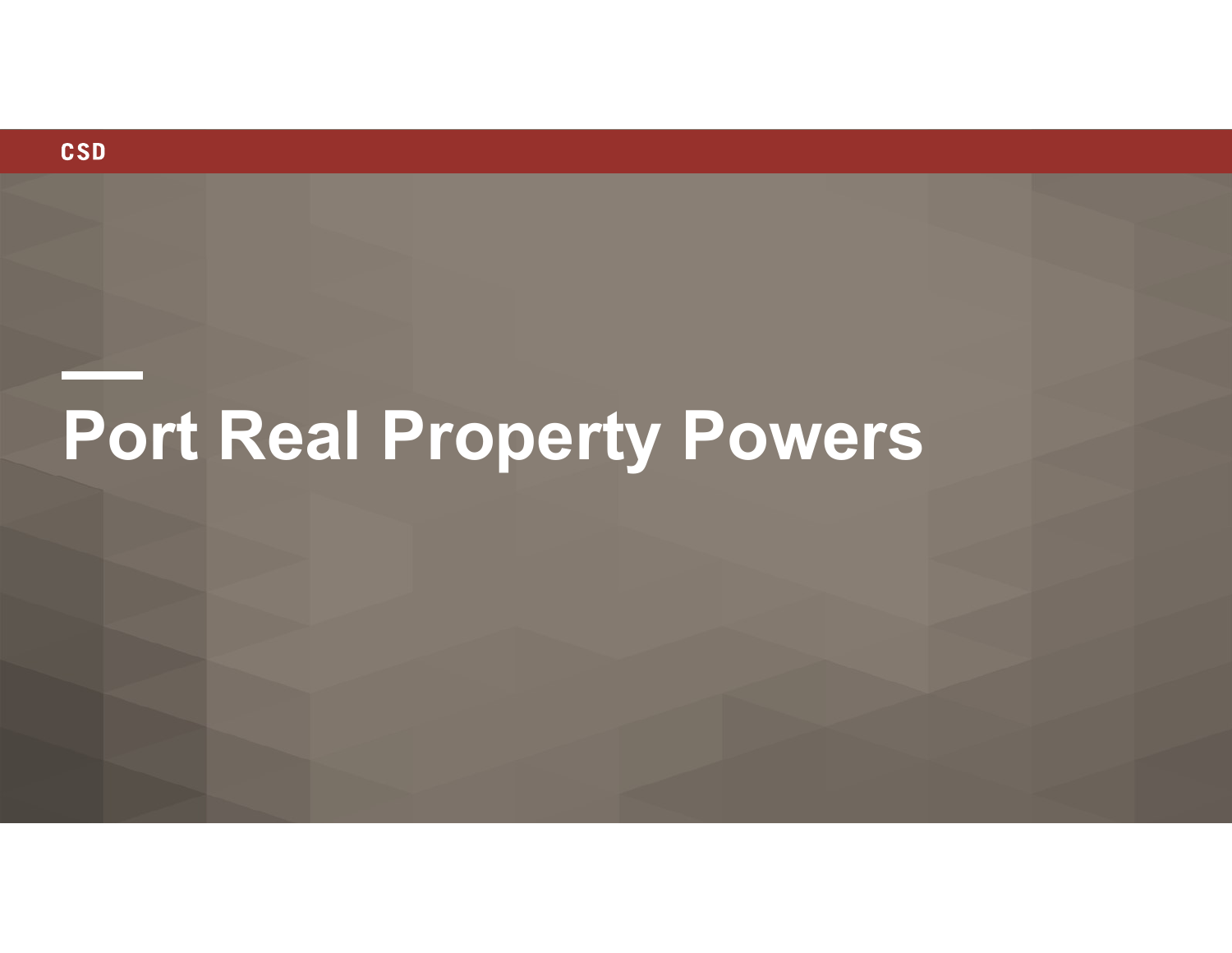### **CSD**

- Directly Own and Operate Facilities
	- Specifically enumerated Port operations:
		- Extensive list in RCW 53.08.020 (harbor improvements, warehouses, grain operations, cold storage, oil tanks, ferries, subways, admin buildings, fishing terminals, freight/passenger traffic, belt line railways…
		- Water/sewer utilities and pollution control facilities (RCW 53.08.040)
		- Tourism related facilities (RCW 53.08.255)
		- Park and recreation facilities (RCW 53.08.260)
		- Moorage facilities (RCW 53.08.310)
		- Telecommunications facilities (RCW 53.08.370)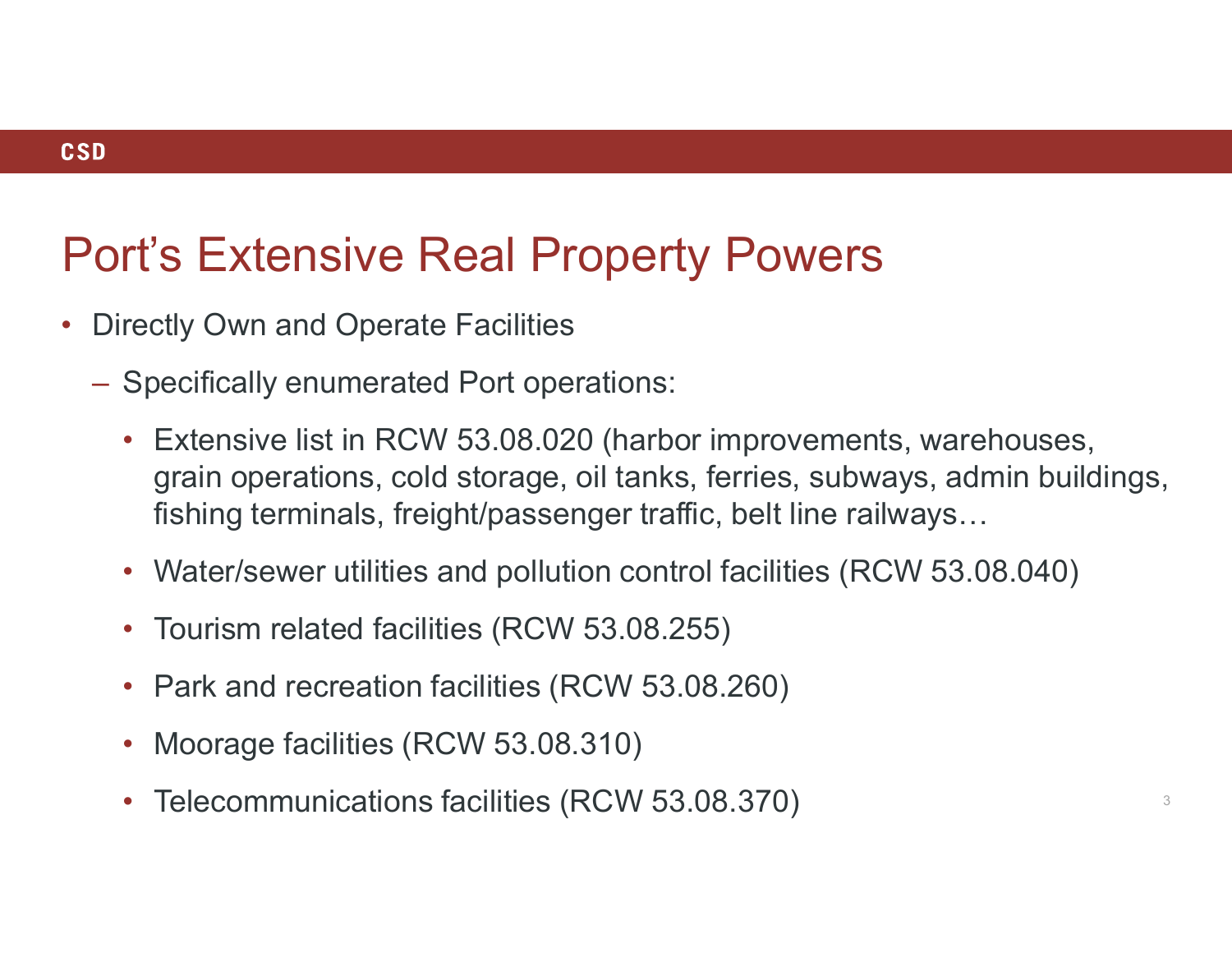### **CSD**

- Sell Port property and facilities
	- Non I.D.D. Property (RCW 53.08.090):
		- Commission can sell to any party, for any purpose, on any terms
		- Must declare property surplus to needs and remove from Comprehensive Plan of Harbor Improvements
		- I.D.D. Property (RCW 53.25.110-.170):
			- Public hearing
			- Average of two appraisals
			- Title restrictions on use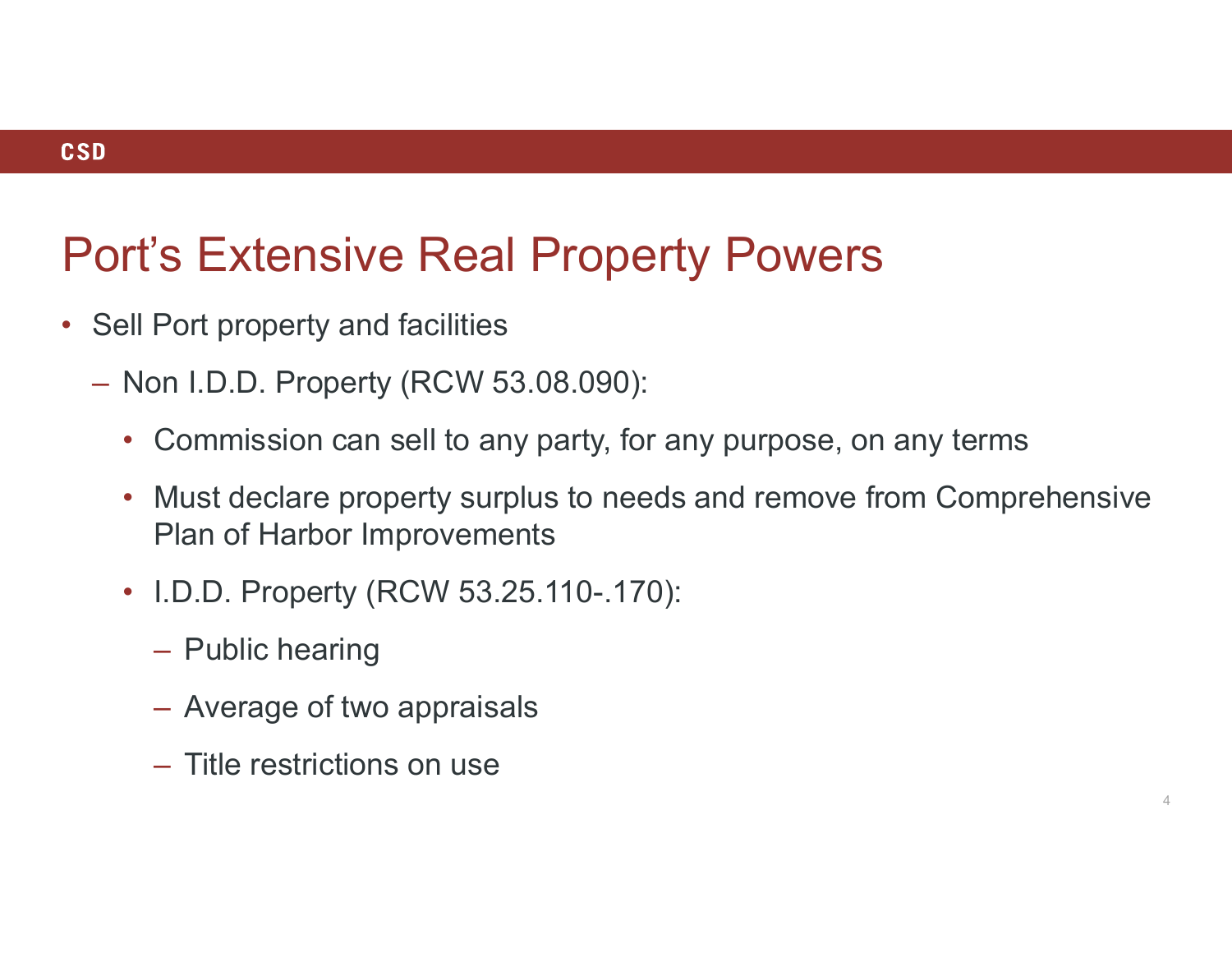- Lease Port property and facilities
	- A district may lease lands…for such purposes and on such terms as the port commission deems proper (RCW 53.08.080)
		- VERY broad power
		- Restrictions on time
			- 50-year initial term, up to 30 years of renewals on non-airport 75 years / useful life of improvements on airport
			-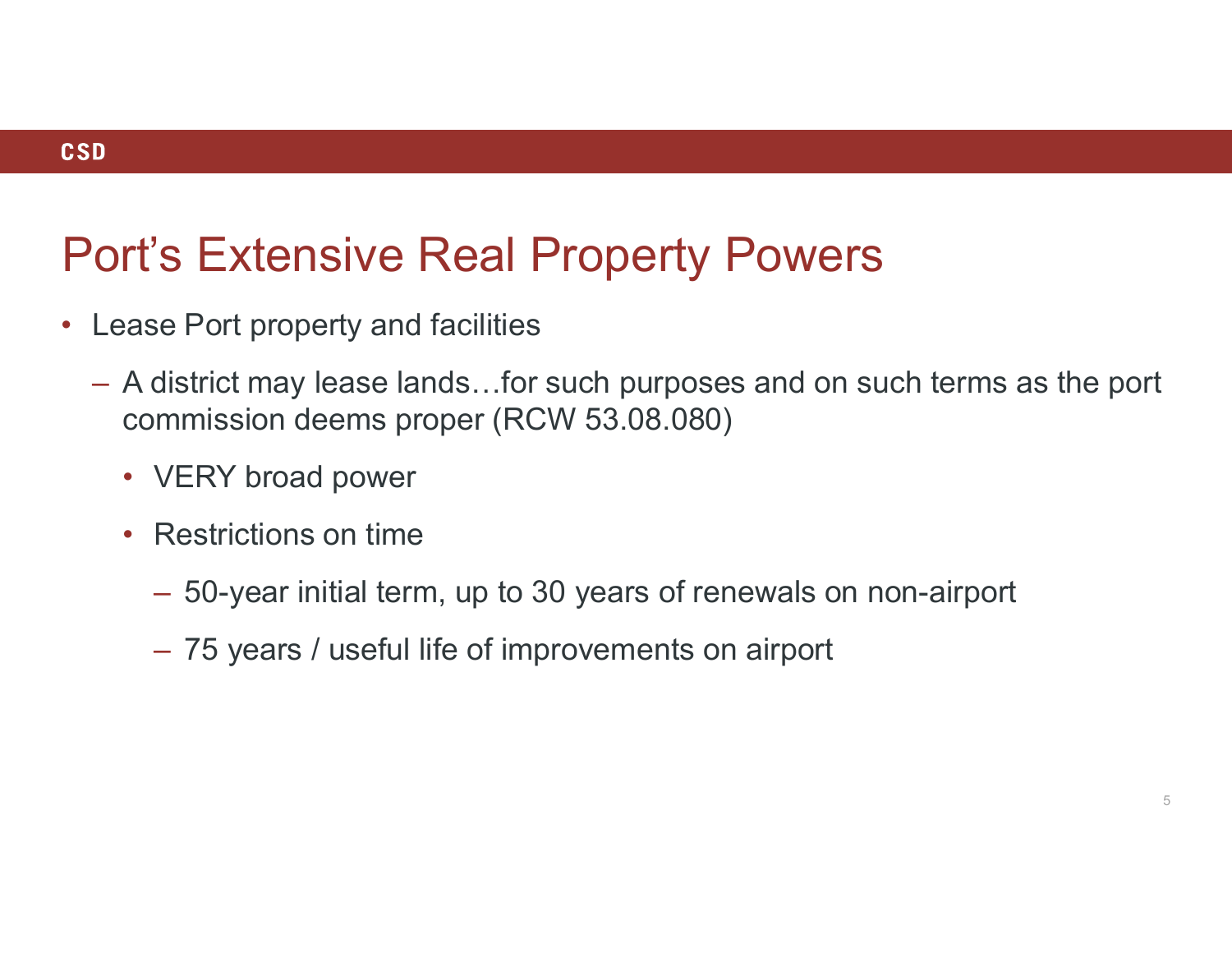- Common lease types:
	- Raw land lease:
		- Generally requires construction within defined period
			- Avoids "land speculators"
	- Build to suit:
		- Port constructs building specifically for tenant's needs
			- Increased development cost (prevailing wages)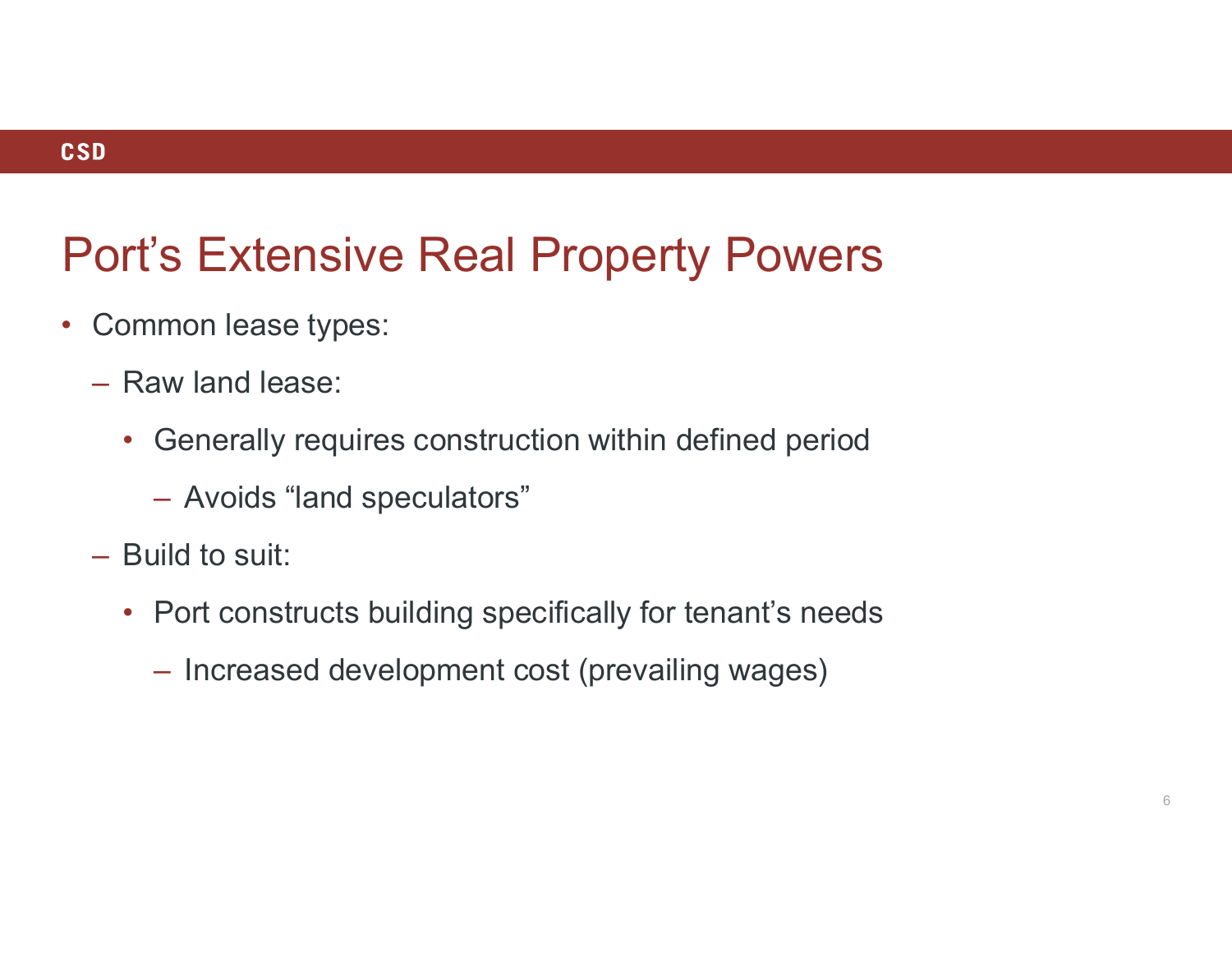- Common lease types:
	- Speculation build:
		- "Build it and they will come"
- Most Ports?
	- Some mix of all three

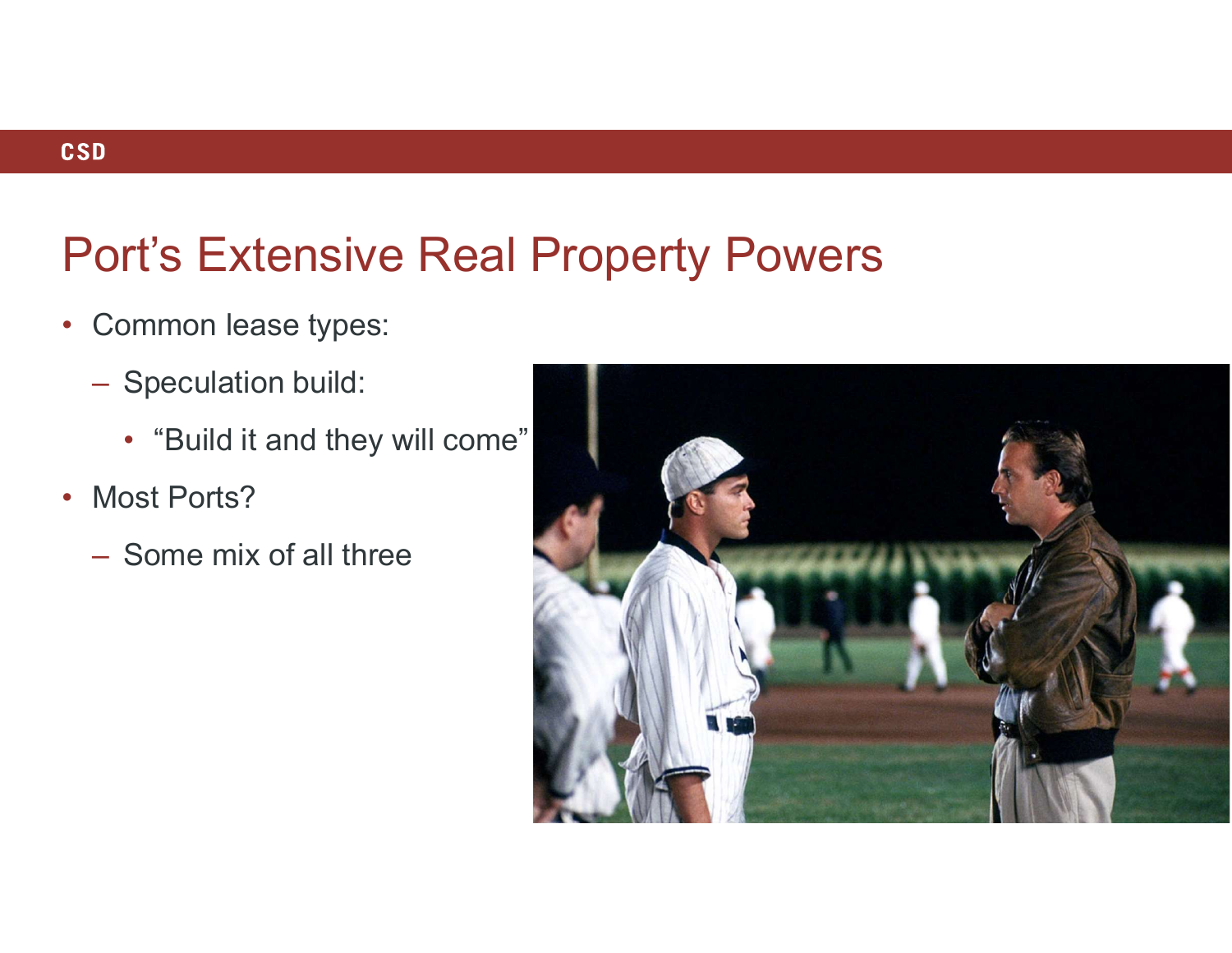

# Lease Pricing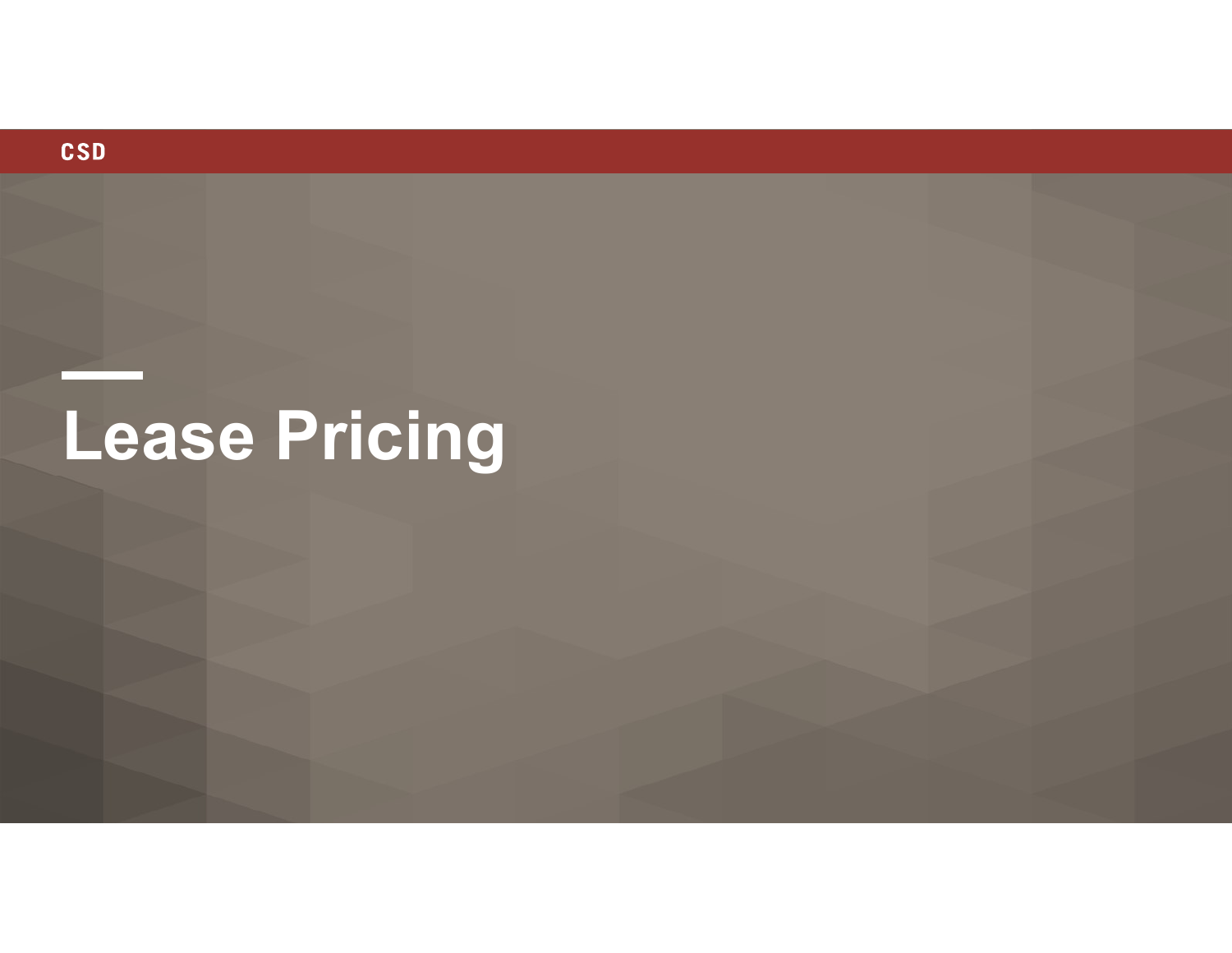### Common Lease Pricing Methodologies

- Fair Market Rental Value: What is the rental rate for similarly situated property throughout Washington State?
	- Formal Determination by Appraisal Expensive and time consuming
		-
	- Informal Survey/Assessment by Port staff<br>
	 Other public ports
		-
		- Private facilities
	- Negotiation by parties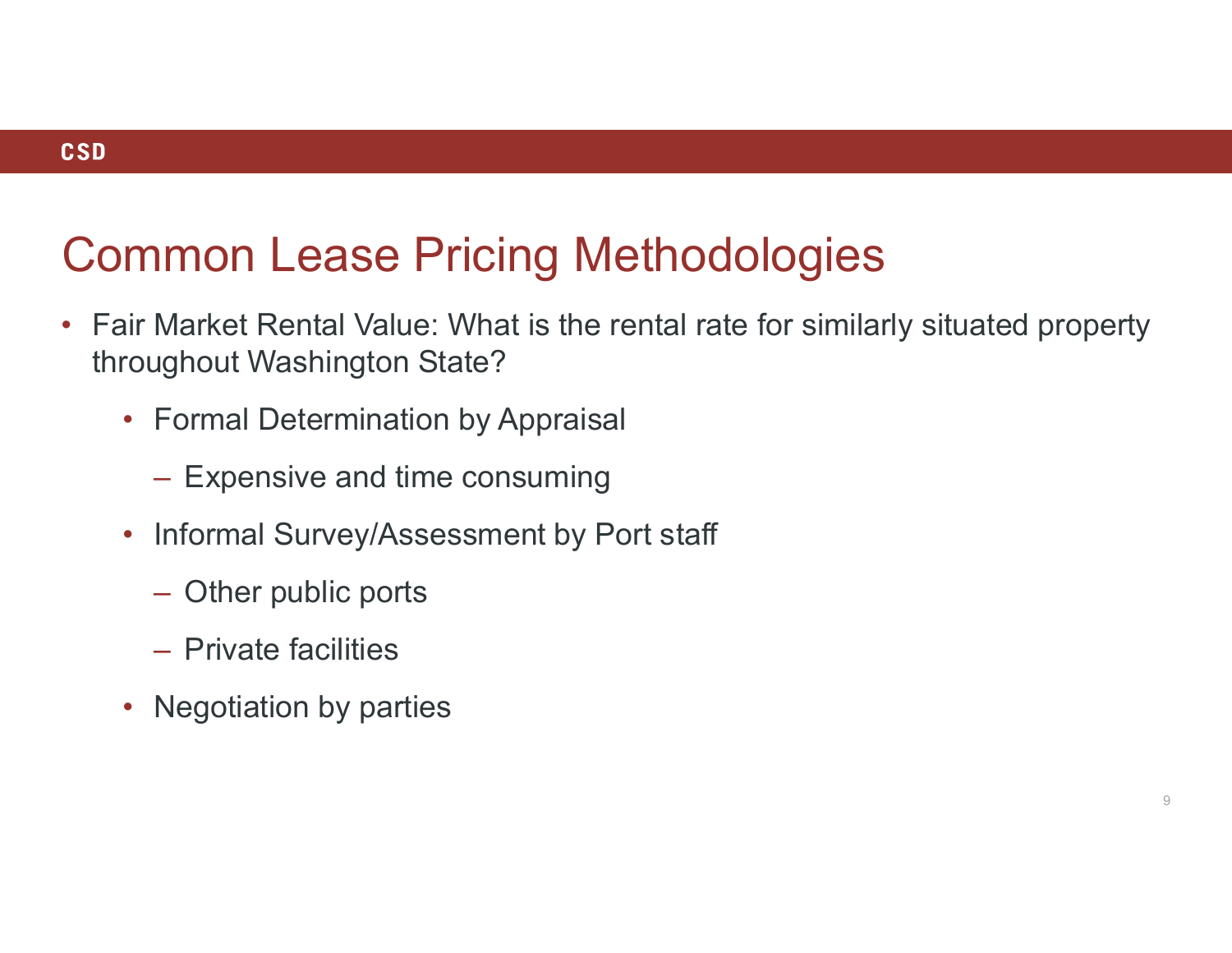### Common Lease Pricing Methodologies

- Standard Rate of Return: Fair Market Sale Value of property, multiplied by a Consistent Rate of Return.
	- Best Practice: Negotiation of FMV by parties
		- If Negotiation fails, then Appraisal of FMV
			- Parties share expense of Appraisal
- Expense of Appraisal incentivizes parties to negotiate an Agreeable FMV Sistent Rate of Return.<br>
Hest Practice: Negotiation of FMV by parties<br>
- If Negotiation fails, then Appraisal of FMV<br>
- Parties share expense of Appraisal<br>
- Expense of Appraisal incentivizes parties to negotiate an<br>
Agree
	- Other Options:
		-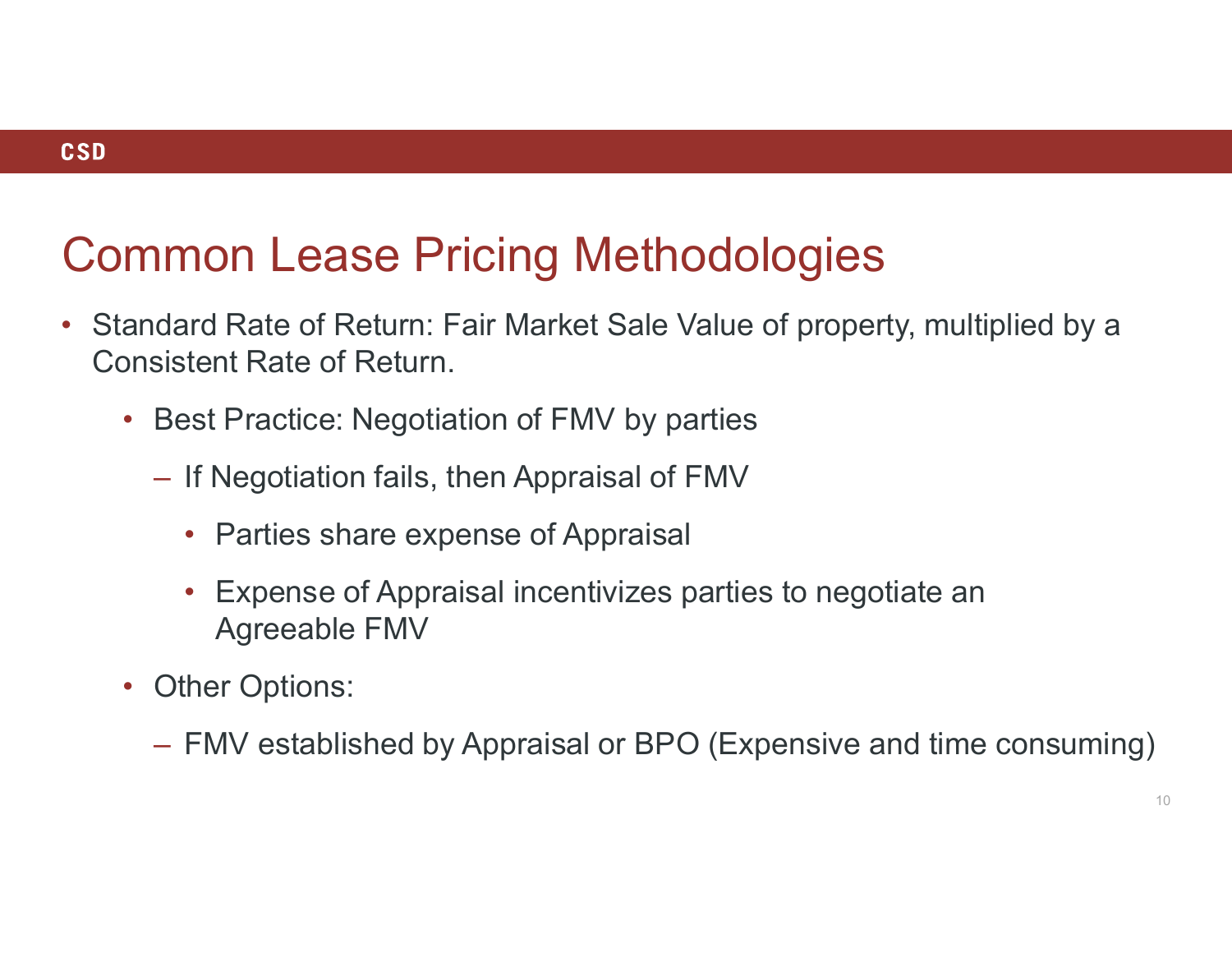# Port of Port Townsend Lease Pricing Methodology ort of Port Townsend Lease Pricing Methodology<br>Port's Lease Policy:<br>— Standard Rate of Return of 9.5% of FMV<br>— <u>May</u> utilize MAI Appraiser for Market Analysis/Rental Surveys<br>Good practice:

- Port's Lease Policy:
	- Standard Rate of Return of 9.5% of FMV
	-
- Good practice:
	- Equalizes rent across Port assets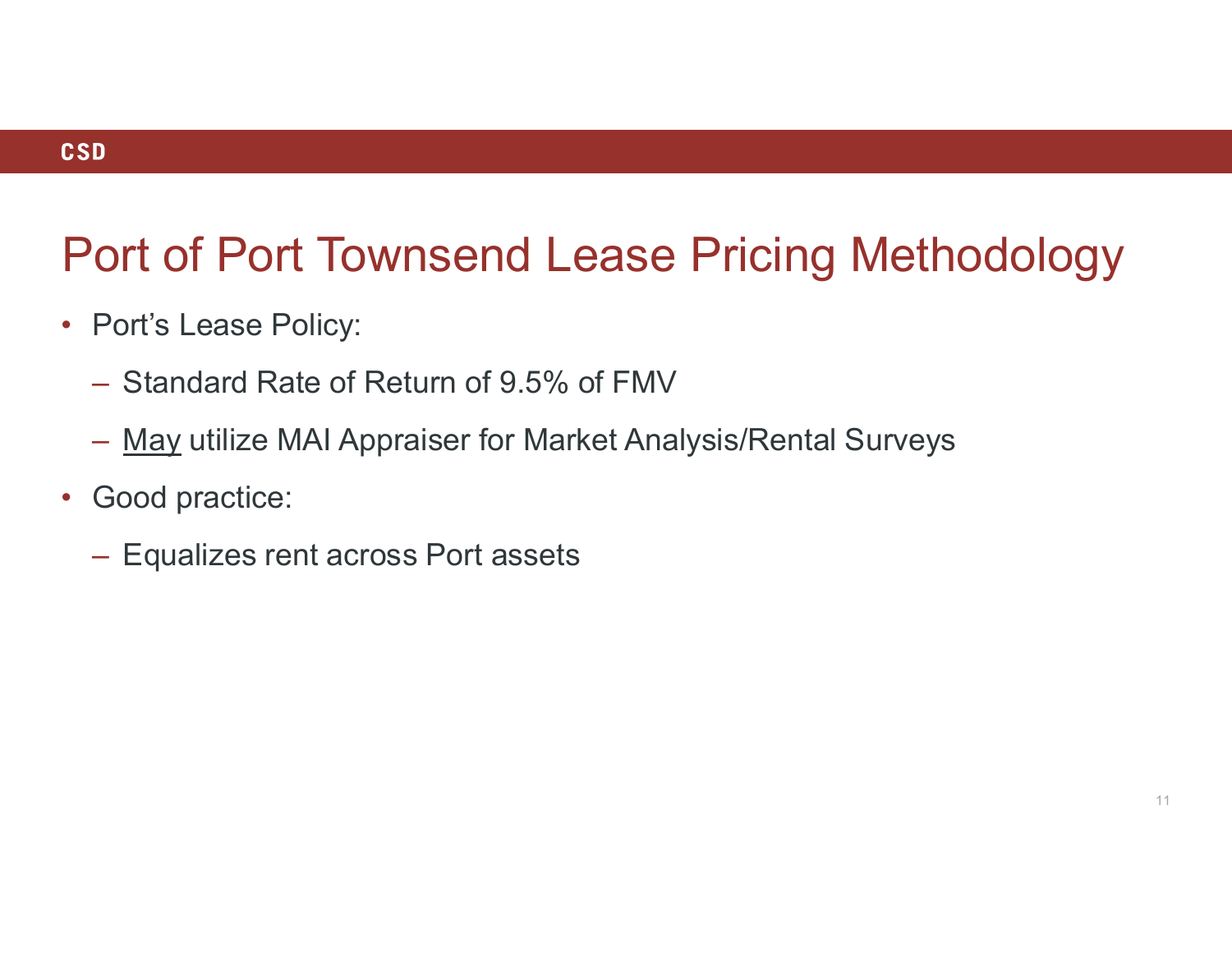

## Lease Pricing Adjustments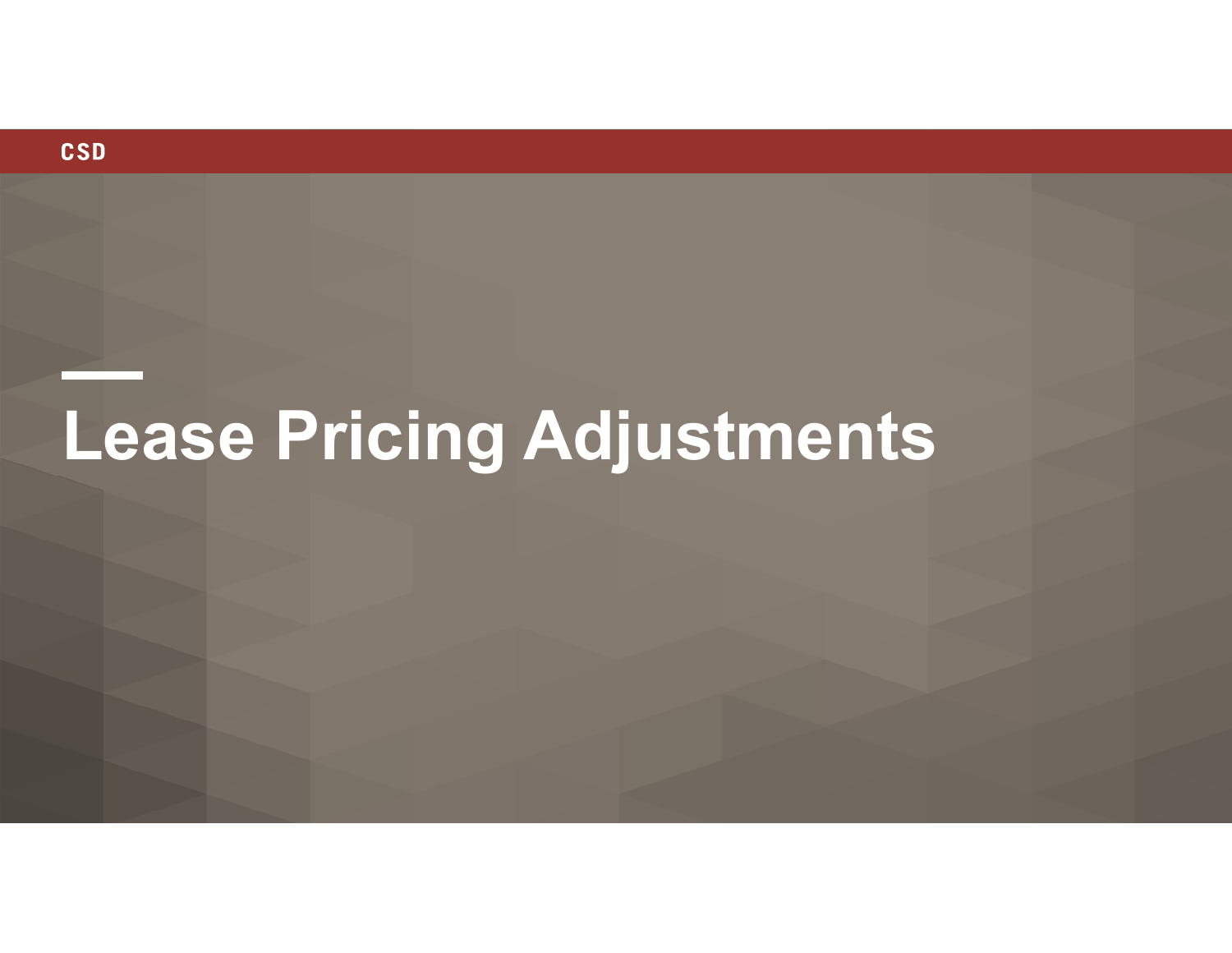### Common Lease Pricing Adjustment Methodologies

- Set annual percentage increase
	- Unusual in Port leases
- Annual CPI-only Adjustments
	- Standard in short-term Port leases (less than 5 years)
- -
- Annual CPI Adjustment Methodologies<br>• Set annual percentage increase<br>• Annual CPI-only Adjustments<br>• Standard in short-term Port leases (less than 5 years)<br>• Annual CPI Adjustments with Periodic (usually 5 year) FMV Adju – Periodic Adjustments to "catch up" to FMV prevents Port from "losing ground" to actual FMV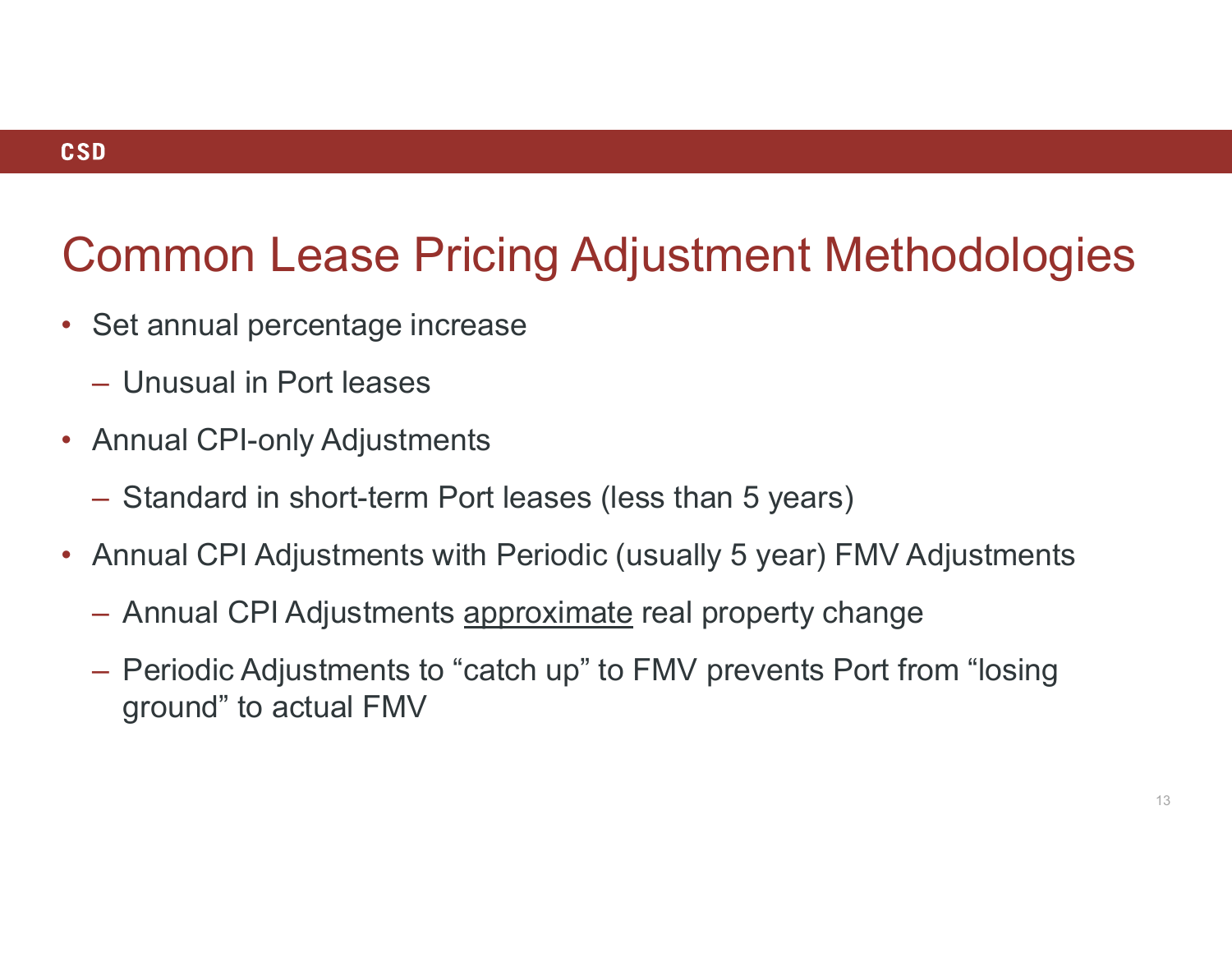# Port of Port Townsend Pricing Adjustment Methodology of Port Townsend Pricing Adjustmen<br>
is Lease Policy:<br>
Inual CPI Adjustments<br>
year Periodic Adjustment of FMV<br>
<u>BUT,</u> Periodic Adjustment capped at 5% of prior ye<br>
— <u>Not</u> standard in Port leasing<br>
— Artificially depresses of Port Townsend Pricing Adjustment Methodolo<br>
S Lease Policy:<br>
Inual CPI Adjustments<br>
year Periodic Adjustment of FMV<br>
<u>BUT</u>, Periodic Adjustment capped at 5% of prior year's rent<br>
— <u>Not</u> standard in Port leasing<br>— Artif

- Port's Lease Policy:
	- Annual CPI Adjustments
	- 5-year Periodic Adjustment of FMV
		- BUT, Periodic Adjustment capped at 5% of prior year's rent
			-
			-
- S. Lease Policy:<br>
S. Lease Policy:<br>
Inual CPI Adjustments<br>
year Periodic Adjustment of FMV<br>
<u>BUT</u>, Periodic Adjustment capped at 5% of prior year's rent<br>
 <u>Not</u> standard in Port leasing<br>
 Artificially depresses FMV Renta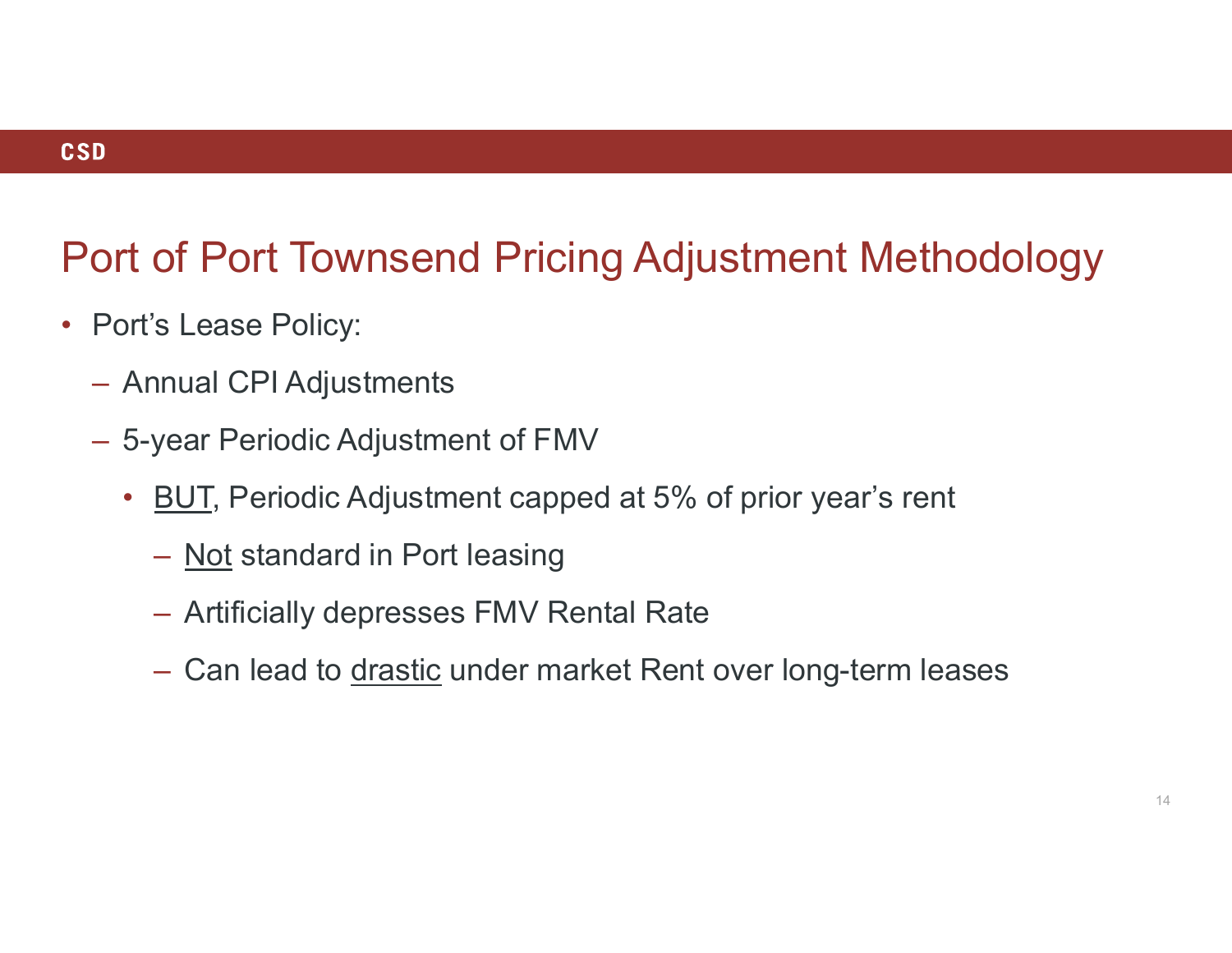

# Tenant Improvements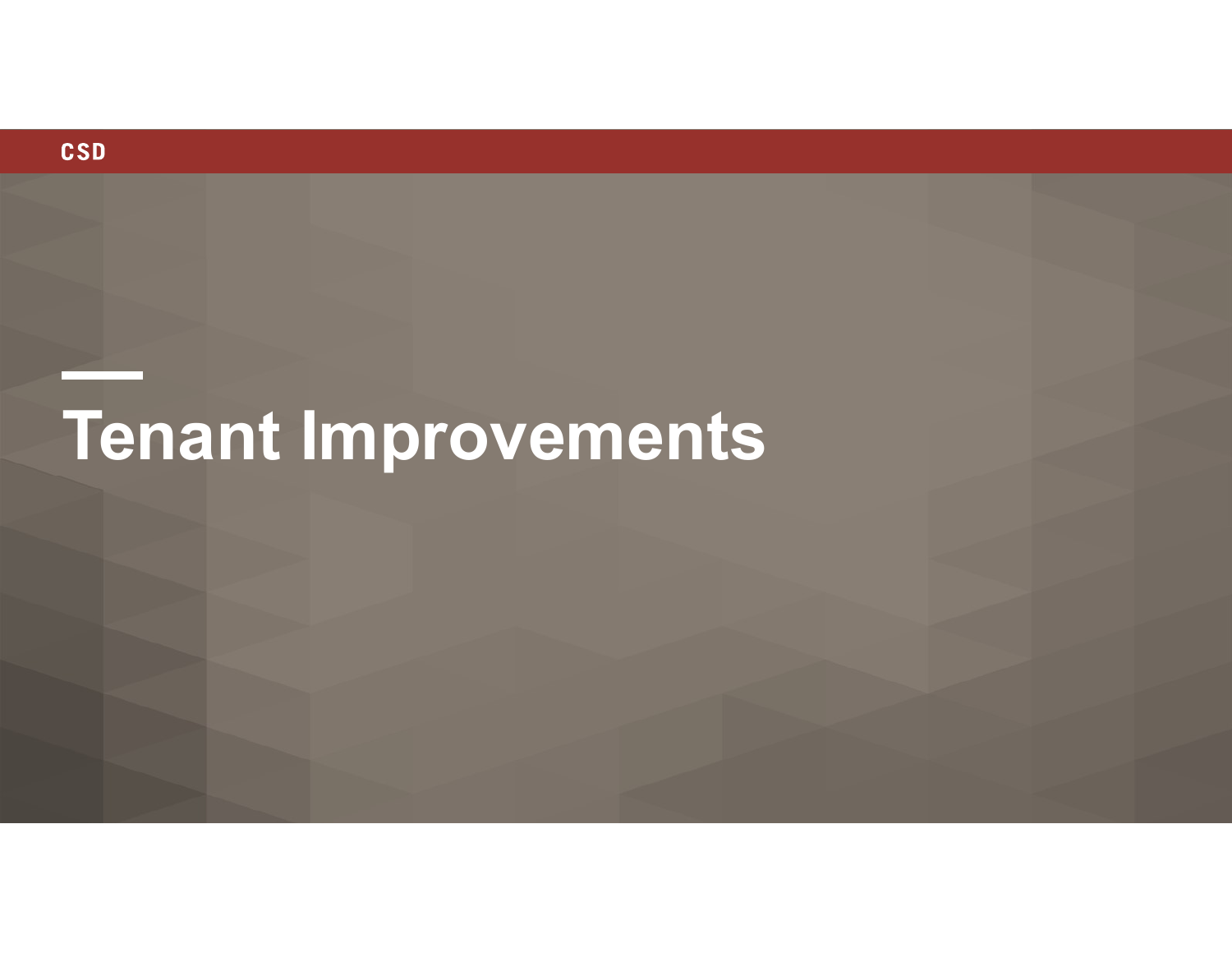### Common Tenant Improvement Requirements

- Require Tenant construction and require Tenant to leave in place at end of Lease:
	- Not standard in Port leasing
	- L.E.T. and Prevailing Wage issues
- Allow Tenant construction and require Tenant to leave in place at end of lease:
	- Not standard in Port leasing:
	- L.E.T. issue
	- Future Port needs/plans may change
	- Condition of building = potential liability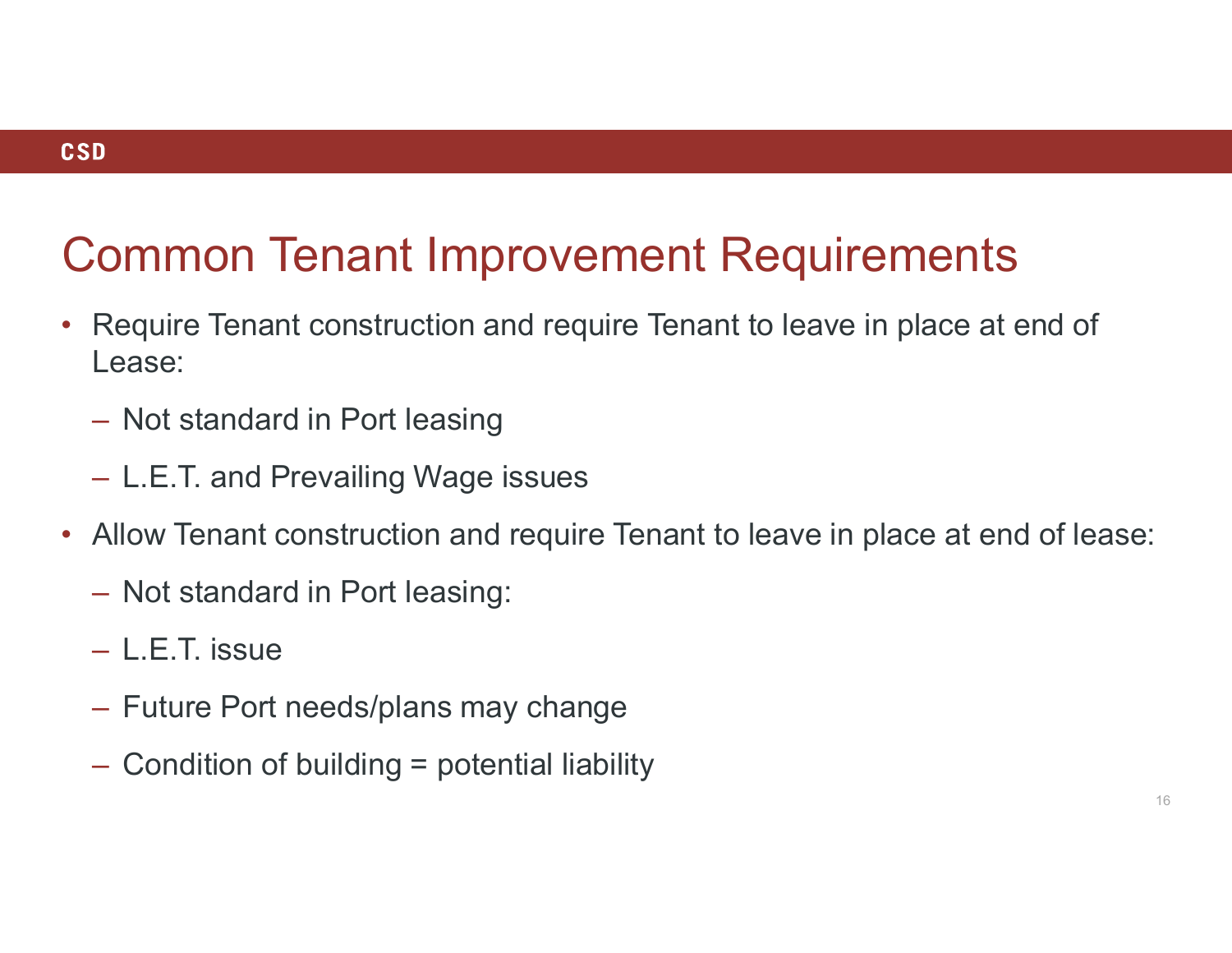### **CSD**

### Common Tenant Improvement Requirements

- Allow Tenant construction and Port option to allow Tenant to leave in place or require Tenant to remove at end of Lease:
	- Standard in Port leasing
	- Lease value should derive from Rent, not structures
	- Allows Port maximum future flexibility
	- Prevents Port from getting stuck with a liability
	- Avoids L.E.T. issues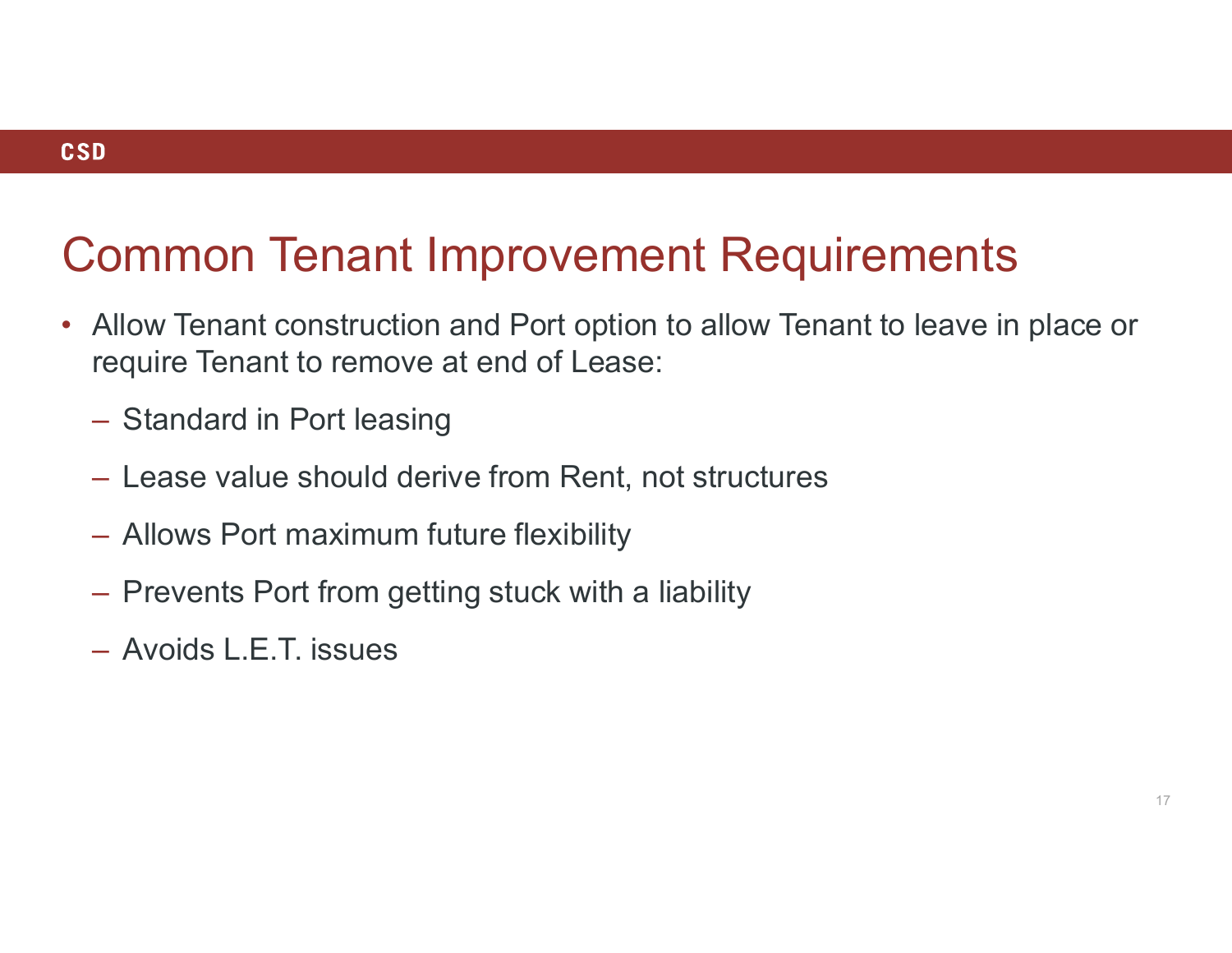

- 1

# Bonus Topic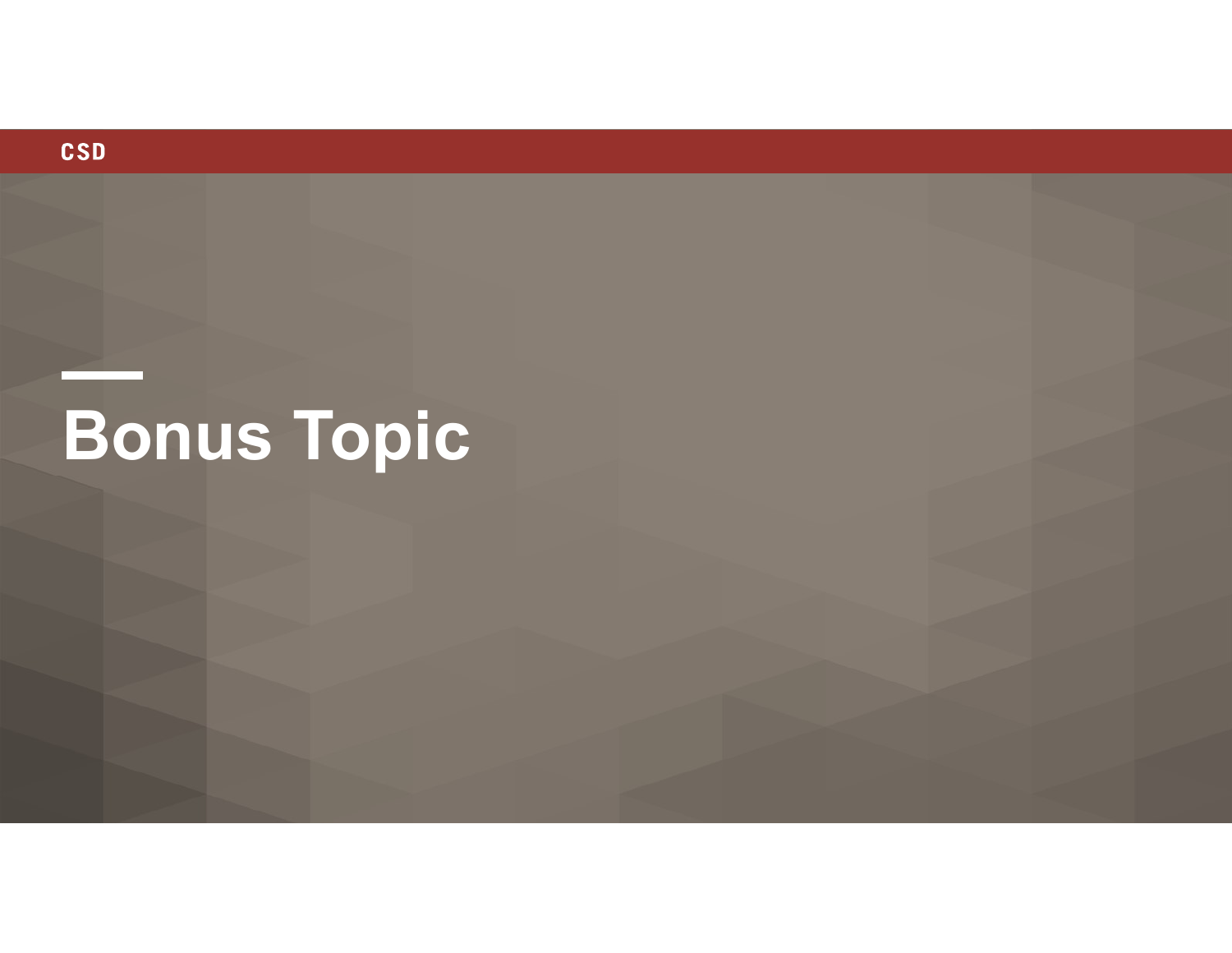### Conflicts Between Lease and Port's Lease Policy

- Lease language prevails
- If Port desires old leases to reflect Port Lease Policy, amend old leases
	- Bring standard form language (indemnification, assignment, insurance) current when amending
	- Provides Tenant benefits of Port Lease Policy while also modernizing Port's protections under Lease